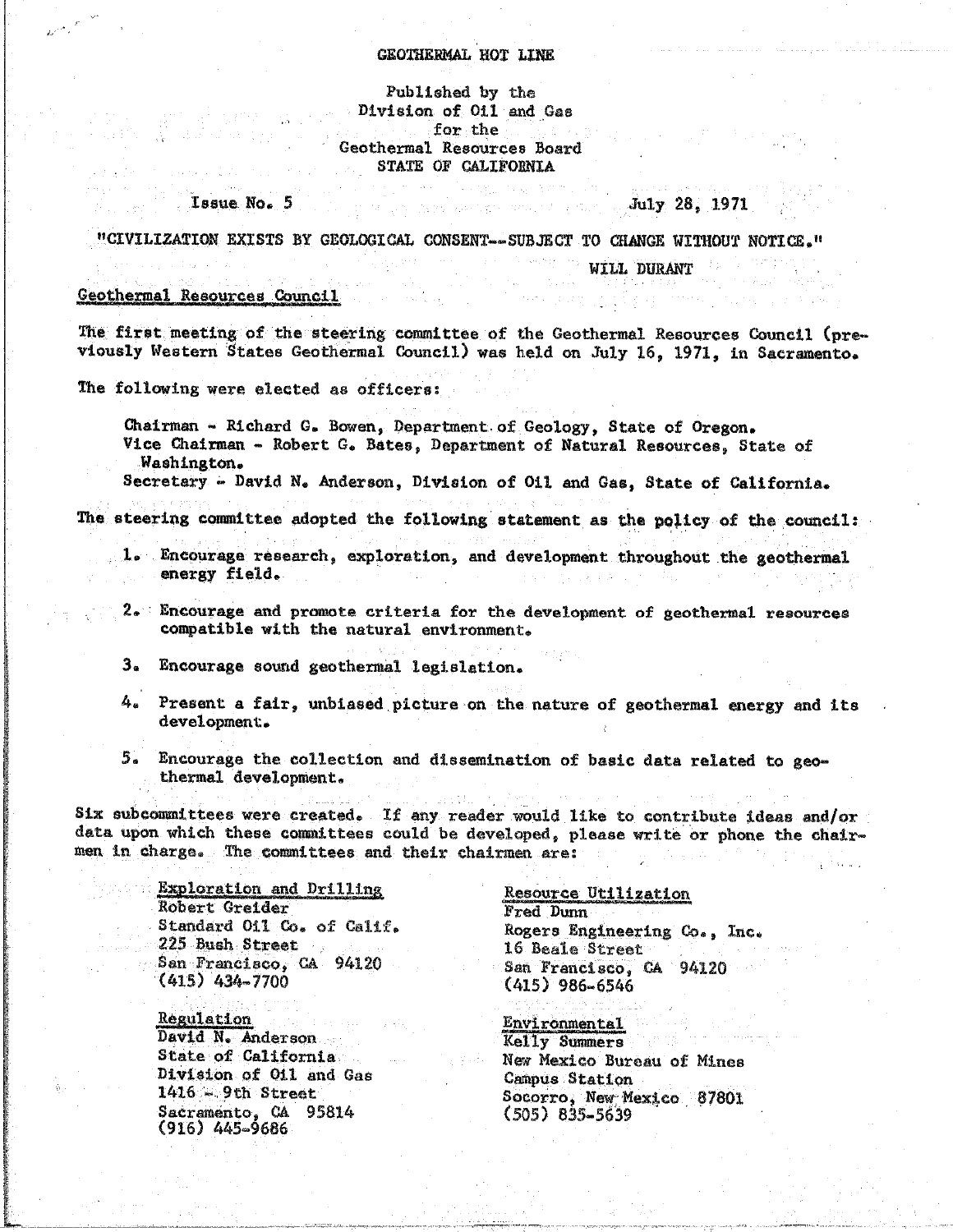Economics and Henry Curtis Northwest Public Power Association 113 W. First Street Vancouver, Washington 98660  $(206)$  694-6553

Education and Information Robert Bates State of Washington Department of Natural Resources Olympia, Washington 98501  $(206)$  753-5330

The next meeting of the G. R. C. steering committee will be held in Olympia. Washington, on the 24th of September. Plans for a general meeting will be made at this time. The same of the same i voltali si ili 11 计内部分类的复数

State of New Mexico

The State of New Mexico has announced the availability of the following publication: ,这里,每一只红银色了。 化双乙基 人名西格兰人名 化三环化 医上颌骨骨髓骨 "我要做到,这个人都是这样的,还是想要做到这个老板的 收获的 10 "The Annotated and Indexed Bibliography of Geothermal Phenomena" (through 1969). ひにた なの Compiled by W. K. Summers, containing 14,200 entries, and available after October 1, 1971. Price: \$52.50.

用 化复数动物键 不整体 医乳突肌 地名美国英国克莱 编号 网络美国马斯兰岛 医耳蜗突发 机硬料 的第三人称形式英国英国美国美国英国美国美国美国美国美国美国美国 For copies write:

ully was a first search back of the

measure of the sign being a New Mexico Bureau of Mines and Consequence provide the same control. Mineral Resources be generally computed Campus Station and Socorro, New Mexico 87801

(1977年) 计转换 机多级机构 第二次的复数分布的现代 K. G. R. A. Special a based of the complete and property of the second development of the control

The Geothermal Resources Board of the State of California has put out a new publication: the SPECIAL K. G. R. A. ISSUE, This publication contains 30 pages with the listings of the federal K. G. R. A.s for the Western United States including Alaska. They are listed by state, area, section, township, and range. Maps are included with all California listings. Price: \$.50 (including postage).

机酸铁合金 计可行 医魏氏细胞的 化原始性的 化四十二烷基的变形剂 计定位变变 高端的 医阿尔伯氏综合征 经船舶保险 医单位 For copies write:

in geologia (media e l'abigent le l'abiada), tanggantan i gal Macapado Portual angga lebatan rin n da ayan san guna dan ya sa**ktate of Galifornia** di Sir a *San*i da Awalaya Division of O11 and Gas gan gegmas of a konseguracional 1416 - 9th Street Sacramento, CA 95814 and a complete the complete state of the complete state of the film of the complete state of the complete state of the complete state of the complete state of the complete state of the complete state of the complete state

ال کاربر لاکار کار اور پارٹی پرویز کے بار<br>مناسب کاربر اور ایک پارٹی کاربر کاربر کاربر کاربر کاربر کاربر کاربر کاربر کاربر کاربر کاربر کاربر کاربر کاربر Oregon Enacts Geothermal Drilling Regulations and the second contract of the second state

 $A$  law authorizing the Oregon Department of Geology and Mineral Industries to regulate and supervise the location, drilling, redrilling, operation, and abandonment of wells for the production of geothermal resources passed the recently adjourned session of the Oregon Legislature. ( 0.7%): Printer ( ) and ( ) Also ( ) with 1 all of (

Operators are required to post a \$5,000 performance bond before commencing operations and to keep and submit copies of specified records. Rule making and judicial review procedures are outlined.

A copy of the law may be obtained by writing to the Legislative Administrative Office, No. 8, State Capitol, Salem, Oregon 97310.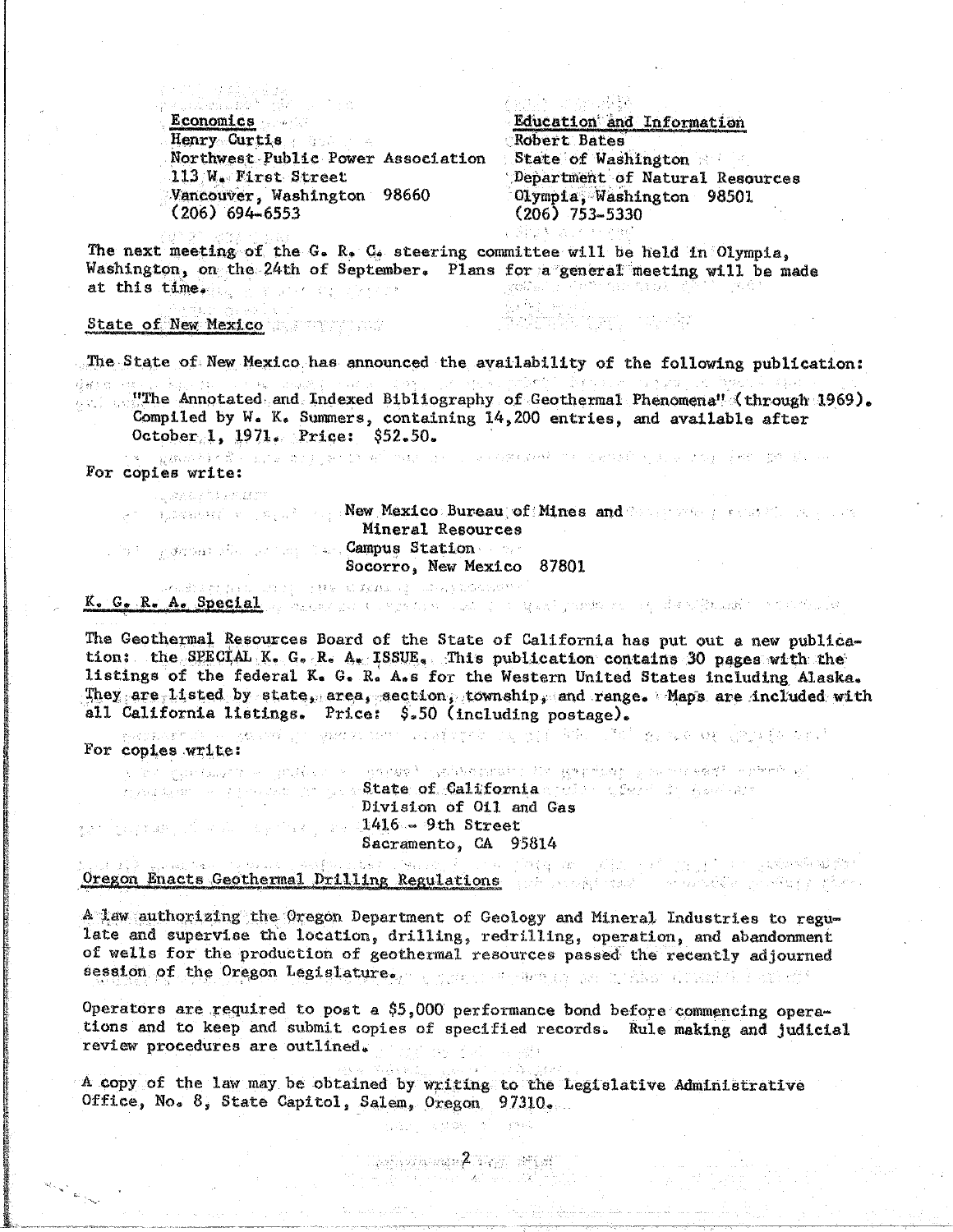## Olympia, Washington

KP**EC**-\_ recorded the prese**n**tati**o**ns o**f** five noted a**u**th**o**ri**t**ies at the **F**ir**st** N**o**r**t**hw**es**t **C**onference on geo**t**hermal **p**ower he**ld** in O**l**y**m**pia, Washington, i**n** May, 197**1**:

The conference, which attracted interested persons from all the Western states, dealt with the great need for, and the state of, development of geothermal power in the West. Points stressed included the rapidly growing demand for power and in the We**st**. Poin**t**s **st**res**s**ed incl**ud**ed the rapi**dl**y growin**g** dew,a**n**d for **p**ower and the environme**n**tal com**p**ati**b**ility of geothermal **p**ower.

The five p**r**o**g**ra**m**s are:

- l. **i**. "E**l**ectric Ener**g**y Ma**r**ke**t** and Supply in the Northwe**s**t" . . . M**r**. James G. Gruetter, **C**hief of Power Marketi**n**g for the Bon**n**evi**l**le Powe**r** A**d**ministratio**n** (**32** m**i**ne)**.**
- $2 -$ **2.** Geothermal Operations for the Union Oil Company of California (27 min) Geo**t**herma**l** Operations f**o**r the Union O**i**l **C**om**p**any of **C**a**l**ifornia (**3**7 m**i**n.).
- 3. '\_nvir**on**mental Vie**wp**oints of the Nati**o**na**l** Energy Pr**o**gram and Ge**o**the**r**mal **P**o**w**e**r**" . . . Dr. **T**h**om**as **C**o Wi**n**te**r**, s**ta**ff me**m**ber o**n t**he **Na**tion**al Env**ir**on**me**n**tal **Qu**a**lity C**o**un**c**il** (4**1** ml**n**.).
- 4. "**G**eothermal Pow**er** in the W**e**st" . . **.** Mr. Joseph W® Aidlln, **S**ec**r**e**ta**ry **an**d Ge**n**e**r**a**l C**o**u**nsel **o**f M**ag**ma Power **C**om**p**any **o**f Lo**s** Angeles (3**2** mi**n**.)\_
- **The "Prospects for Geothermal Energy in Washington" . . . Mr. Gerald W.** Thorsen, an environmental geologist for the Washington Department of  $5.5$ Tho**r**sen, an en**vi**ronmenta**l g**eo**lo**gist for the Wa**s**hington Department of **N**at**u**ra**l** Resources (**2**8 m**i**n**.**)**.**

These programs are recorded in black and white on two-inch video tape (quad format). Permission to transfer programs to other video formats will be granted to PTV stations and public institutions. However, programs will not be available after December 1, an**d** p**u**bl**i**c in**s**titution**s**. **H**owe**v**e**r**, **pr**ograms w**il**l not be av**a**ilab**l**e after Dece**m**ber **I**, **1**97**1**. **Co**st **p**er **p**r**o**gram is **\$25**.**0**0®

Write:

KPE**C**-**TV** 44**0**0 Steila**c**oom Boulev**a**rd **L**akewo**o**d Center, Washingt**o**n 9849**9**

# **E1** Centro - Imperial Valley

In June, 1971, the Division of Oil and Gas, State of California, initiated a sub-<br>sidence detection program for the Imperial Valley. The first meeting was held in El Centro on June 23 and was attended by representatives of the federal, state, and **COUNTY ROVETHMENTS, local interested agencies, and conthermal operators**  $\frac{1}{2}$ co\_Ity **go**vernme**n**ts\_ local interested age**n**cles\_ and **g**eo**t**her**m**al operators\_

The mee**t**ing was frui**t**ful. Fo**llo**win**g** ope**n d**iscussion, **t**he pa**r**tici**p**ants agreed that fore geothermal development is started. Funds are being made available for this fore geo**t**hermal deve**l**o**p**ment is started. F**u**nds are bein**g** ma**d**e availab**l**e for this survey, an**d** the work is tentat**i**ve**l**y schedu**l**e**d** for **l**ate 1971.

The next meeting is scheduled for August 18, 1971, in the Summer Fun Capital of California, El Centro. At this time, ways and means to implement local second **C**alifformations in future field speak will be discussed. **o**r**d**er survey loops in fut**ur**e fie**ld** areas wil**l** be d\_scussed.

3